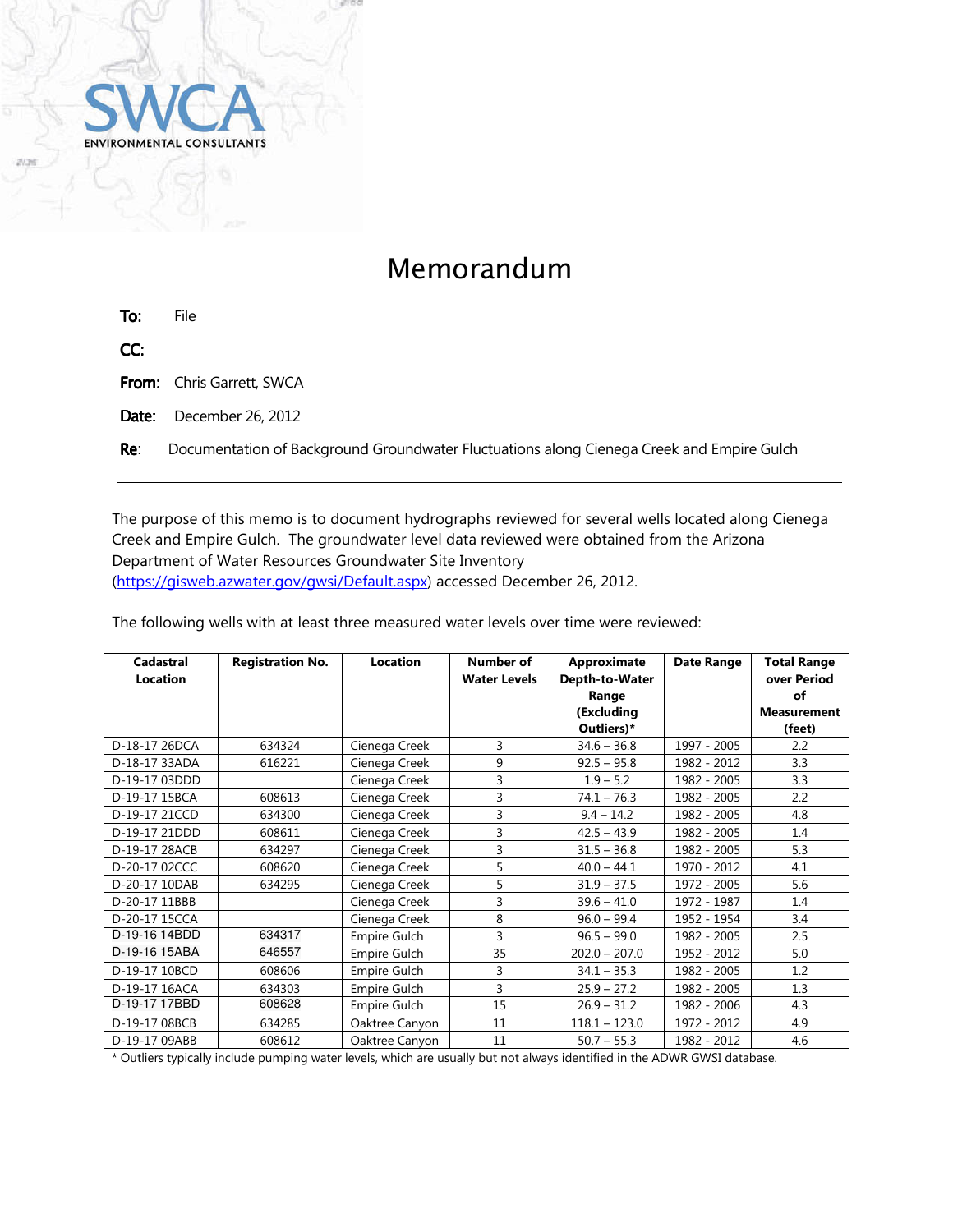It should be noted that the depth of the wells and source of water (i.e., shallow alluvial versus hardrock) has not been analyzed. Some wells are very likely associated with shallow alluvial aquifers, while others clearly exhibit deeper water levels that would have no connection to or association with shallow riparian zones. Rather, the purpose of this analysis is to determine the approximate range of background water fluctuations, excluding pumping, that occur due to natural seasonal and climatic variations.

Along Cienega Creek, the average range of background fluctuation is just over 3 feet, from as little as 1.4 feet to as high as 5.6 feet. The most useful wells have 5 or more water levels taken over the course of several decades and exhibit similar ranges: 3.3 feet (well #616221), 4.1 feet (well #608620), and 5.6 feet (well #634295).

Along Empire Gulch, the average range of background fluctuation is just under 3 feet, from as little as 1.2 feet to 5 feet. The most useful wells exhibit ranges of 4.3 feet (well #608628), and 5 feet (well #646557).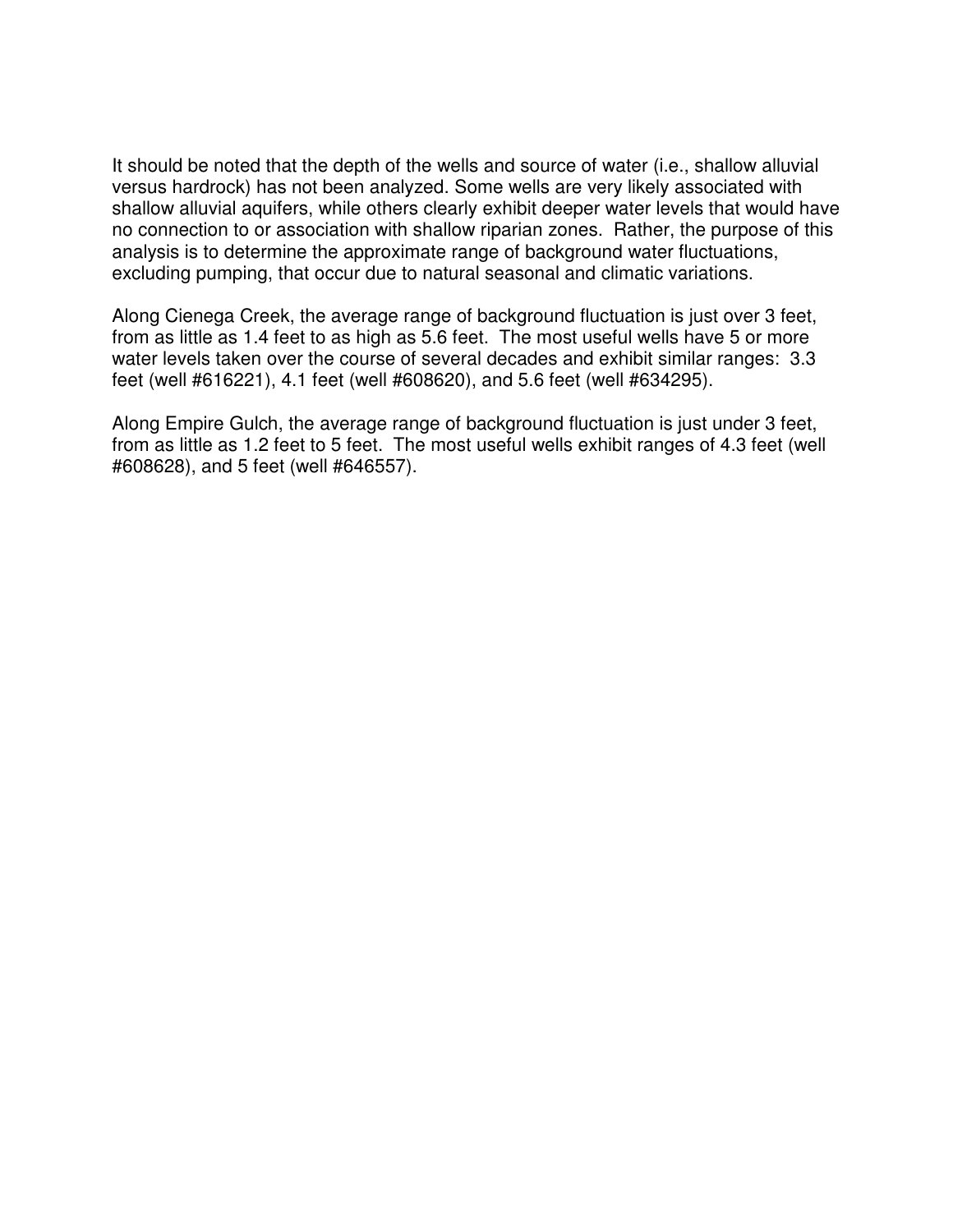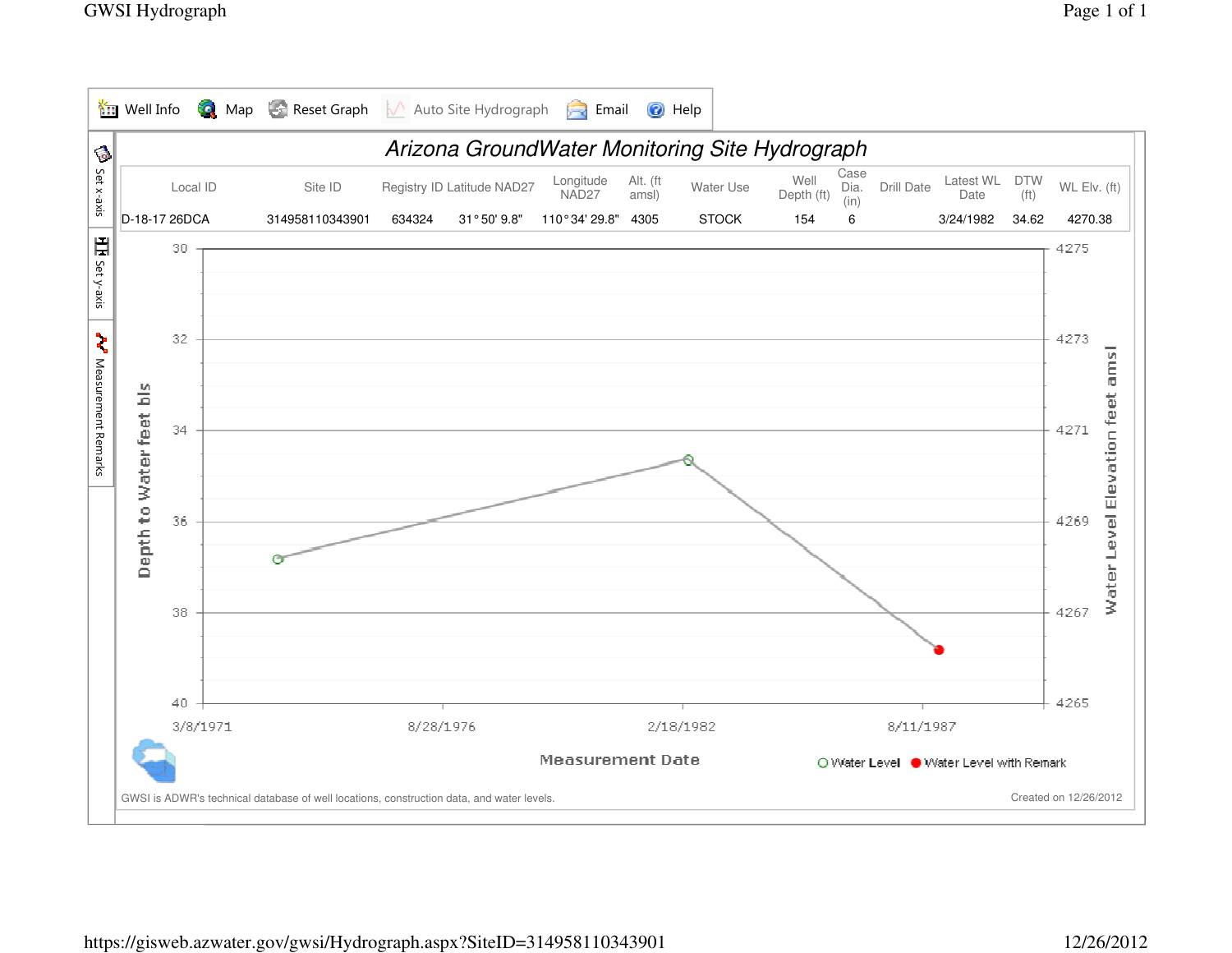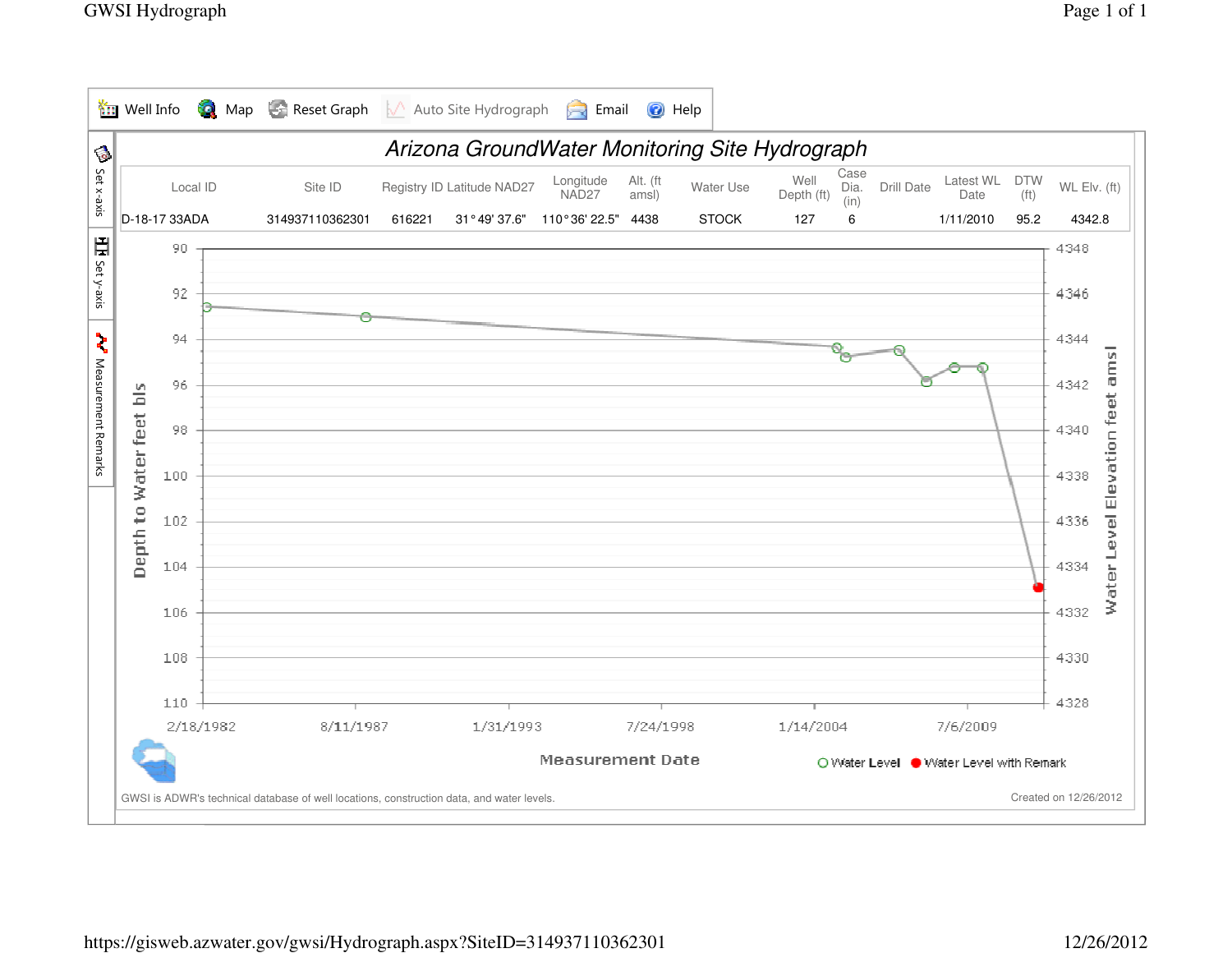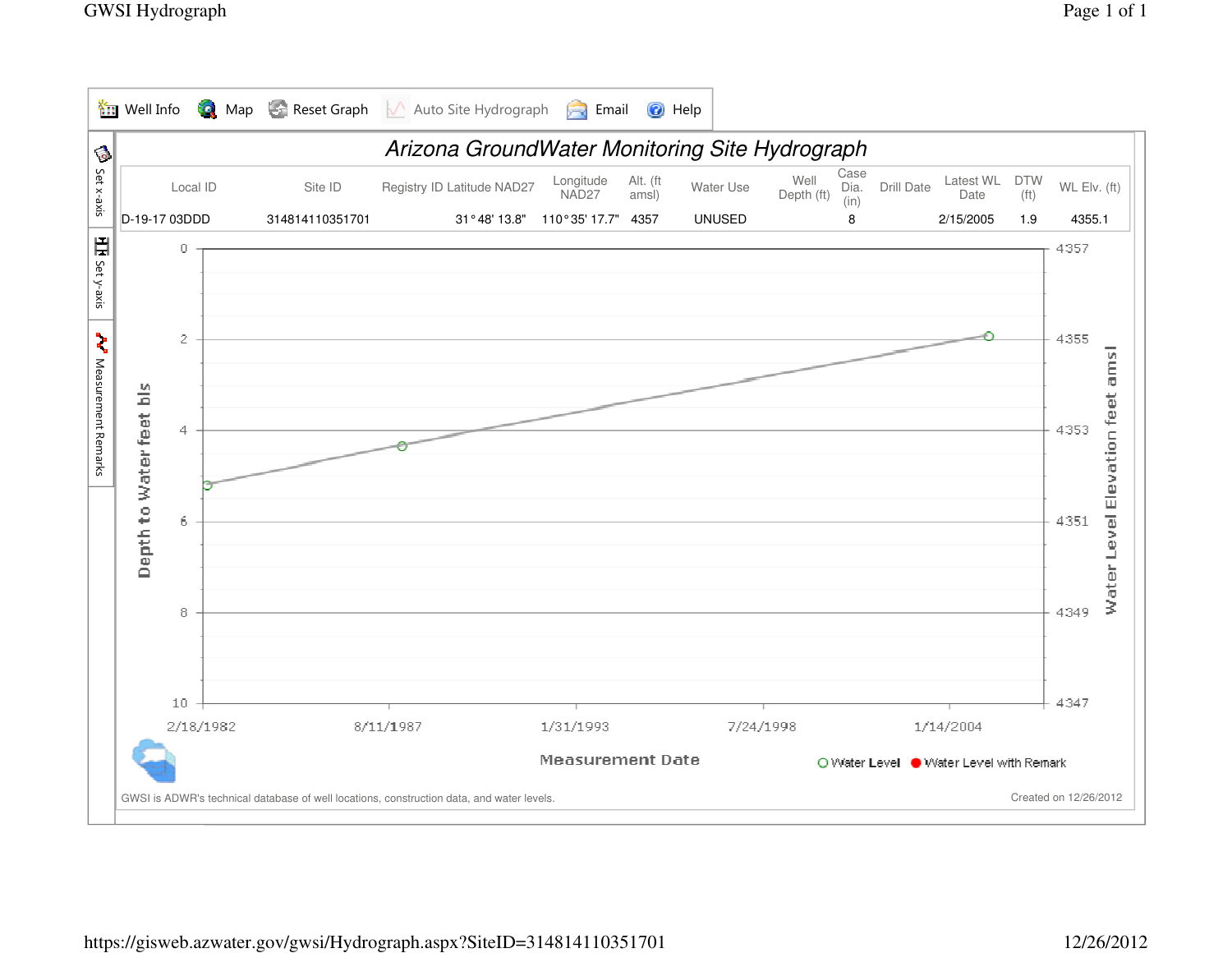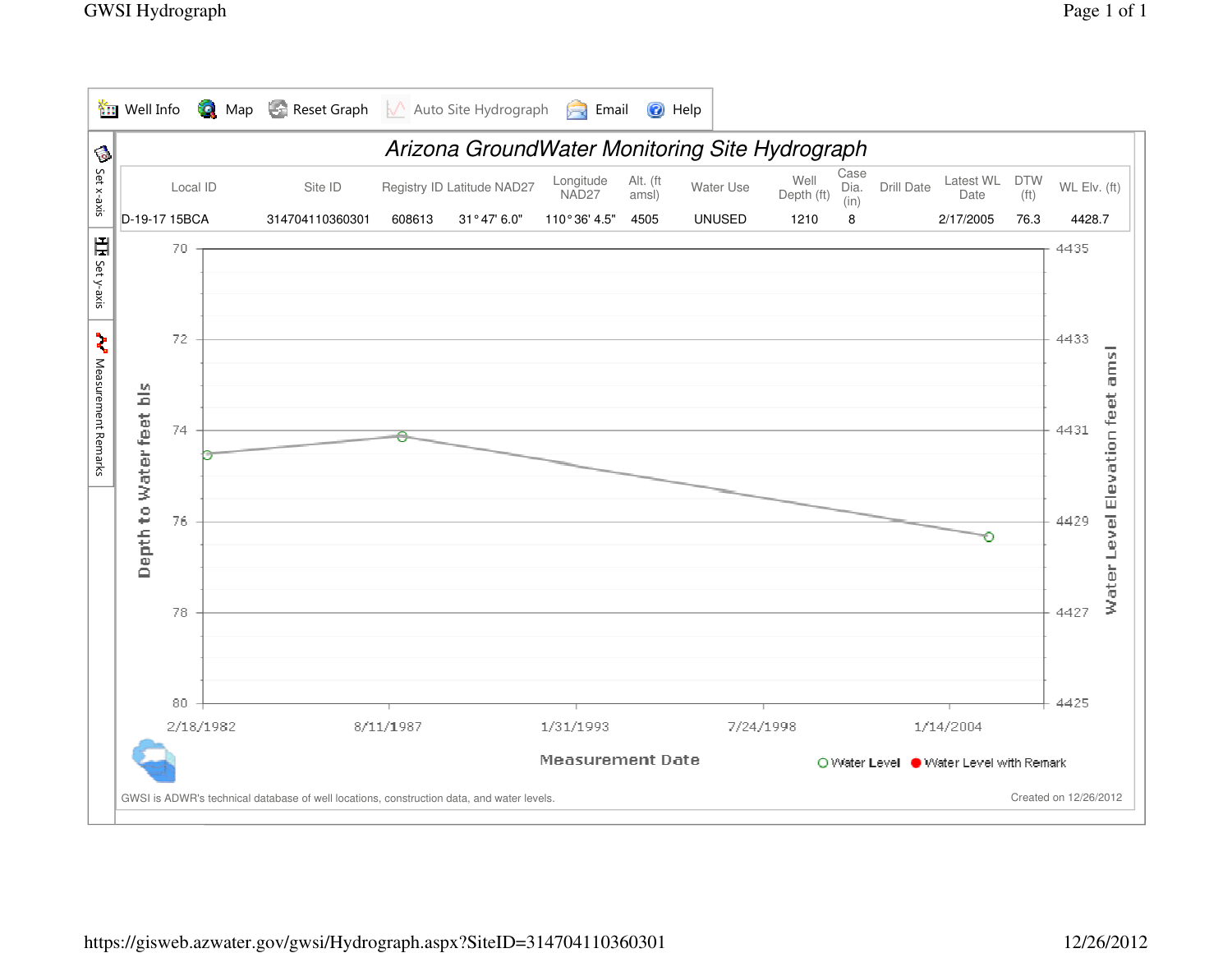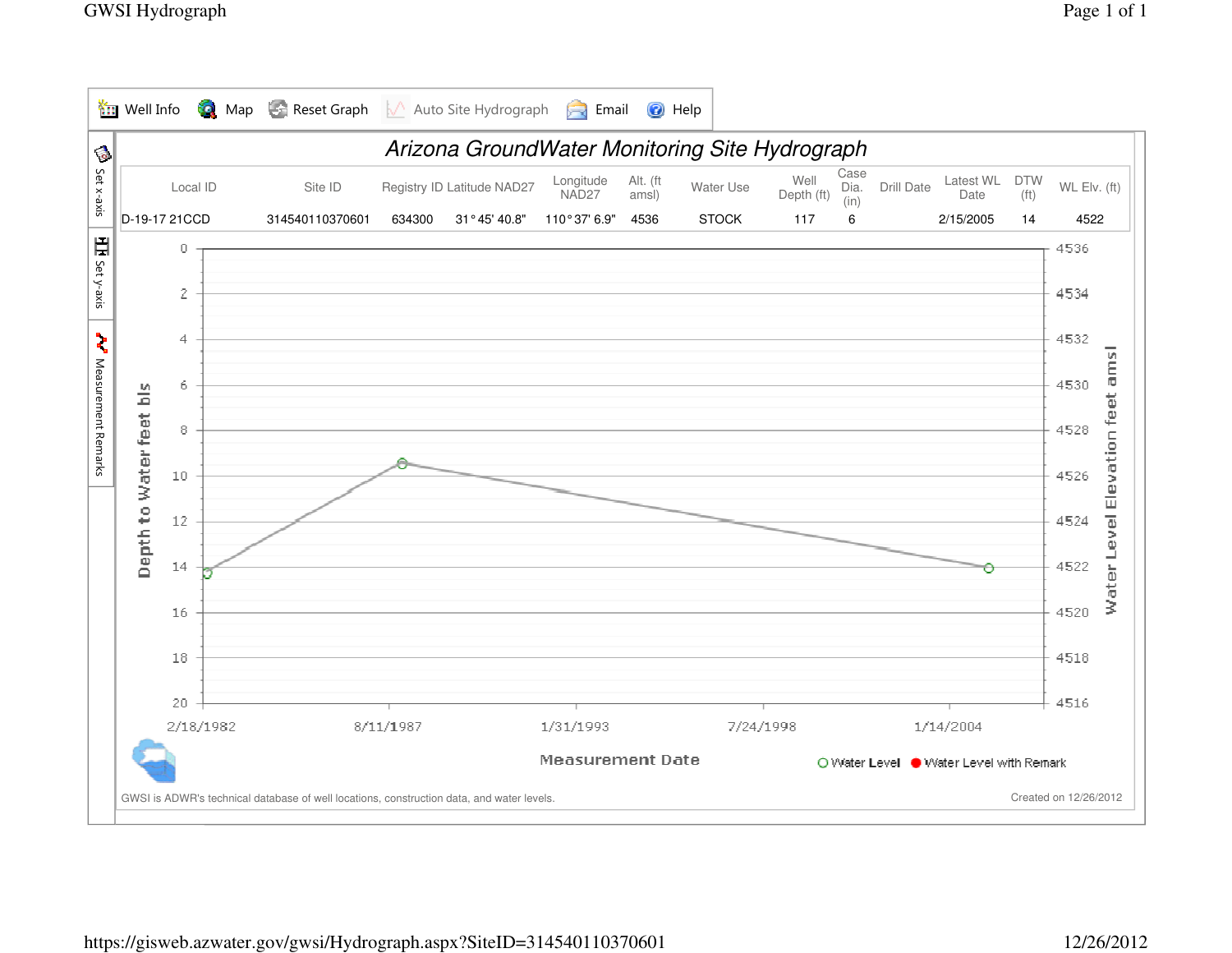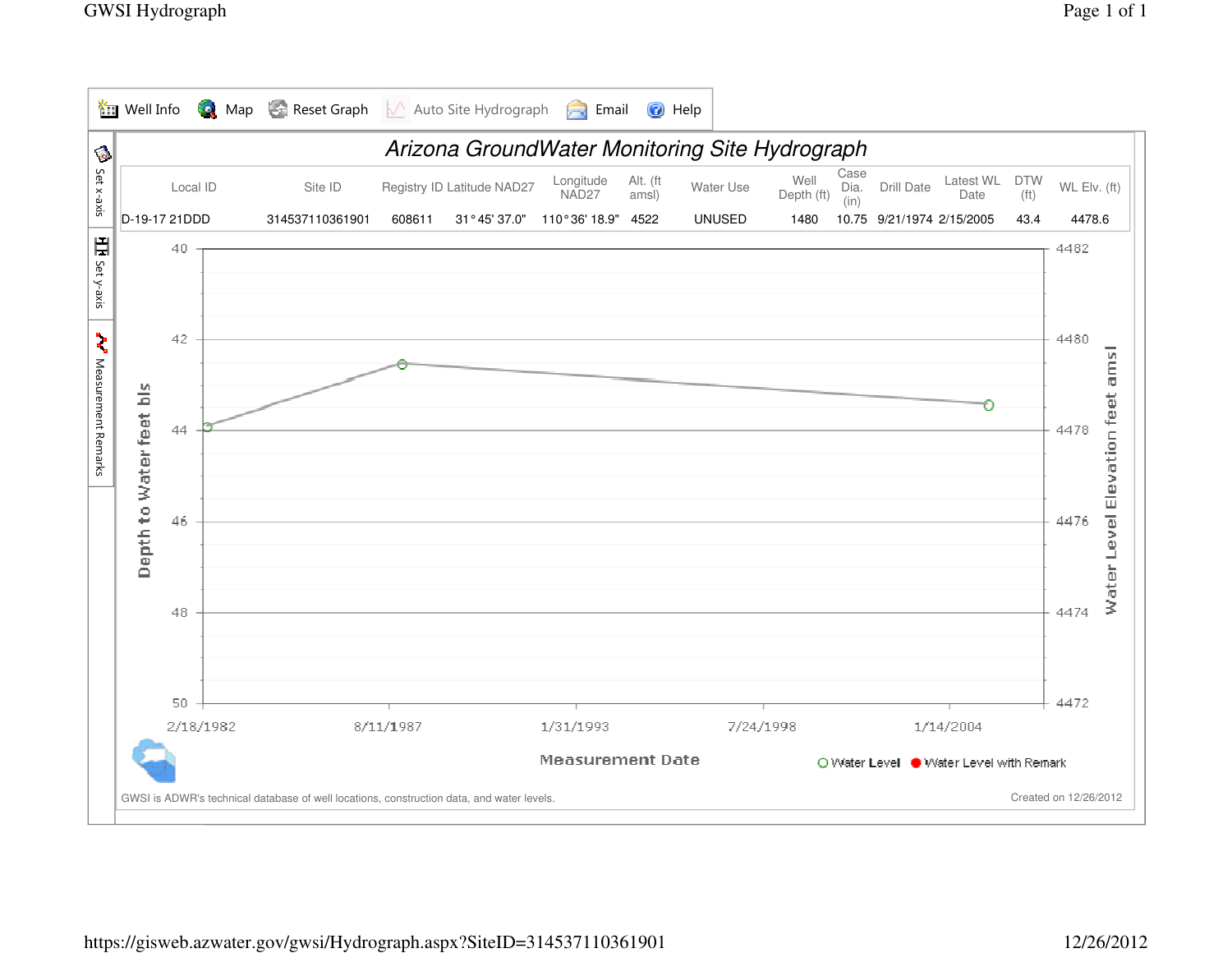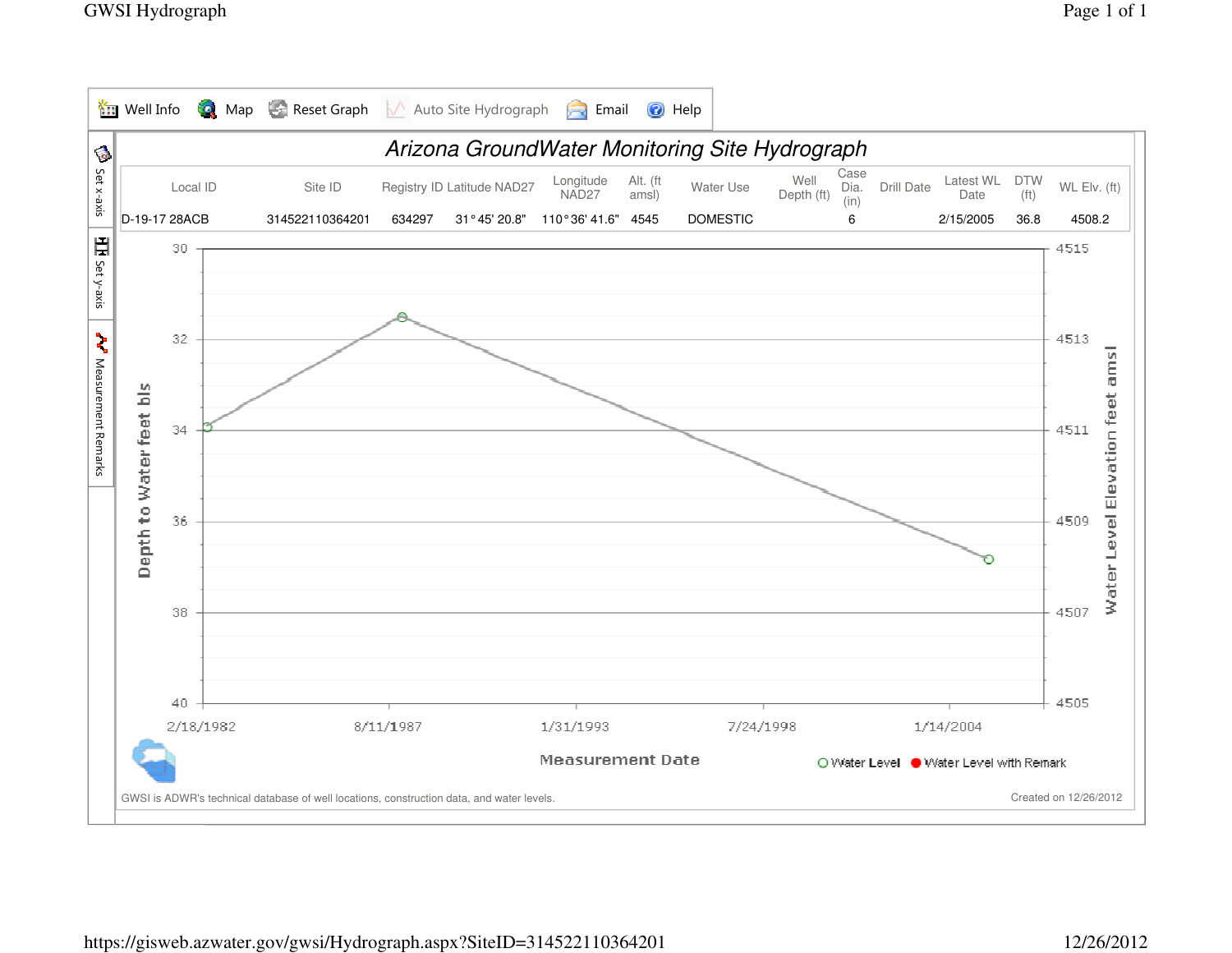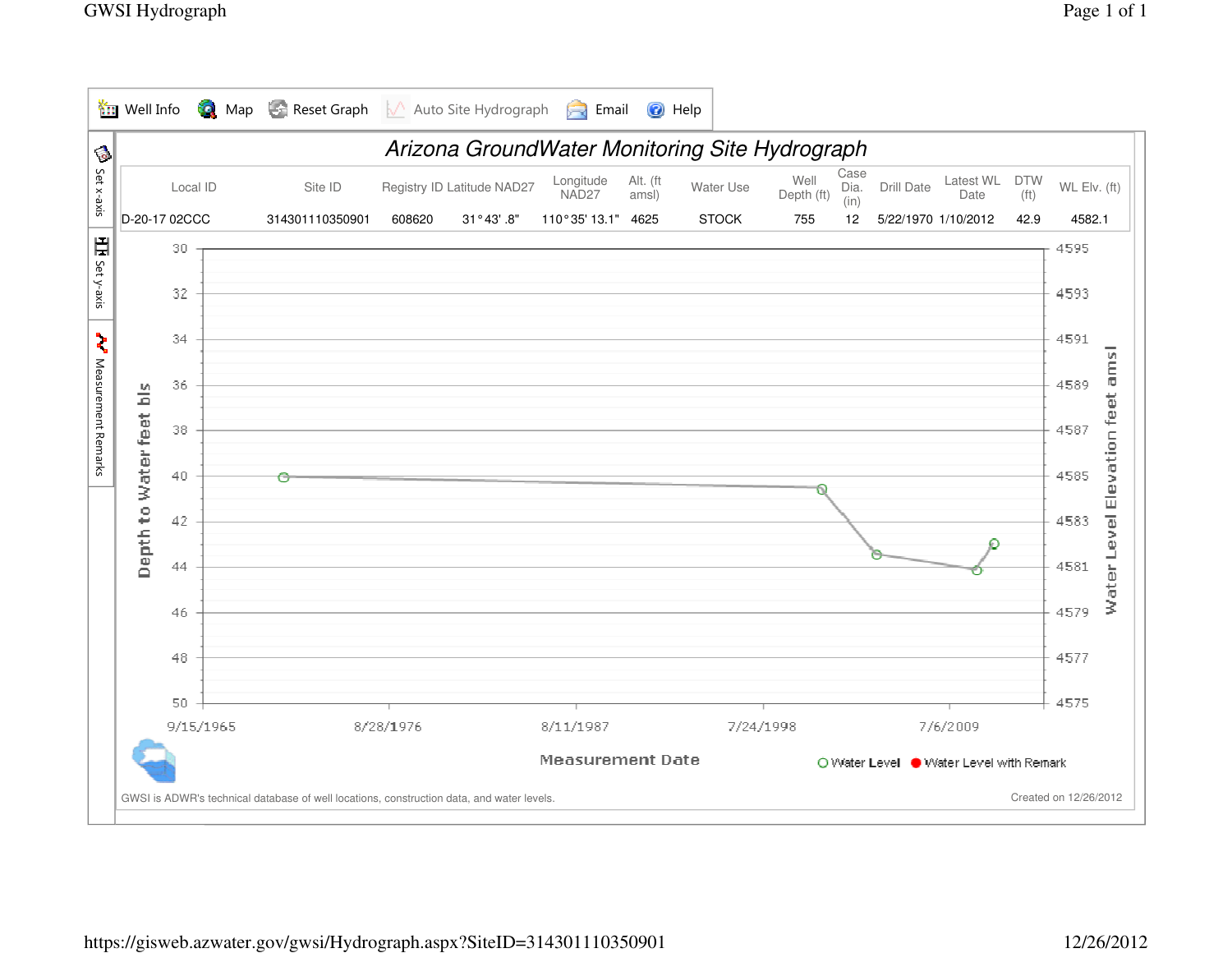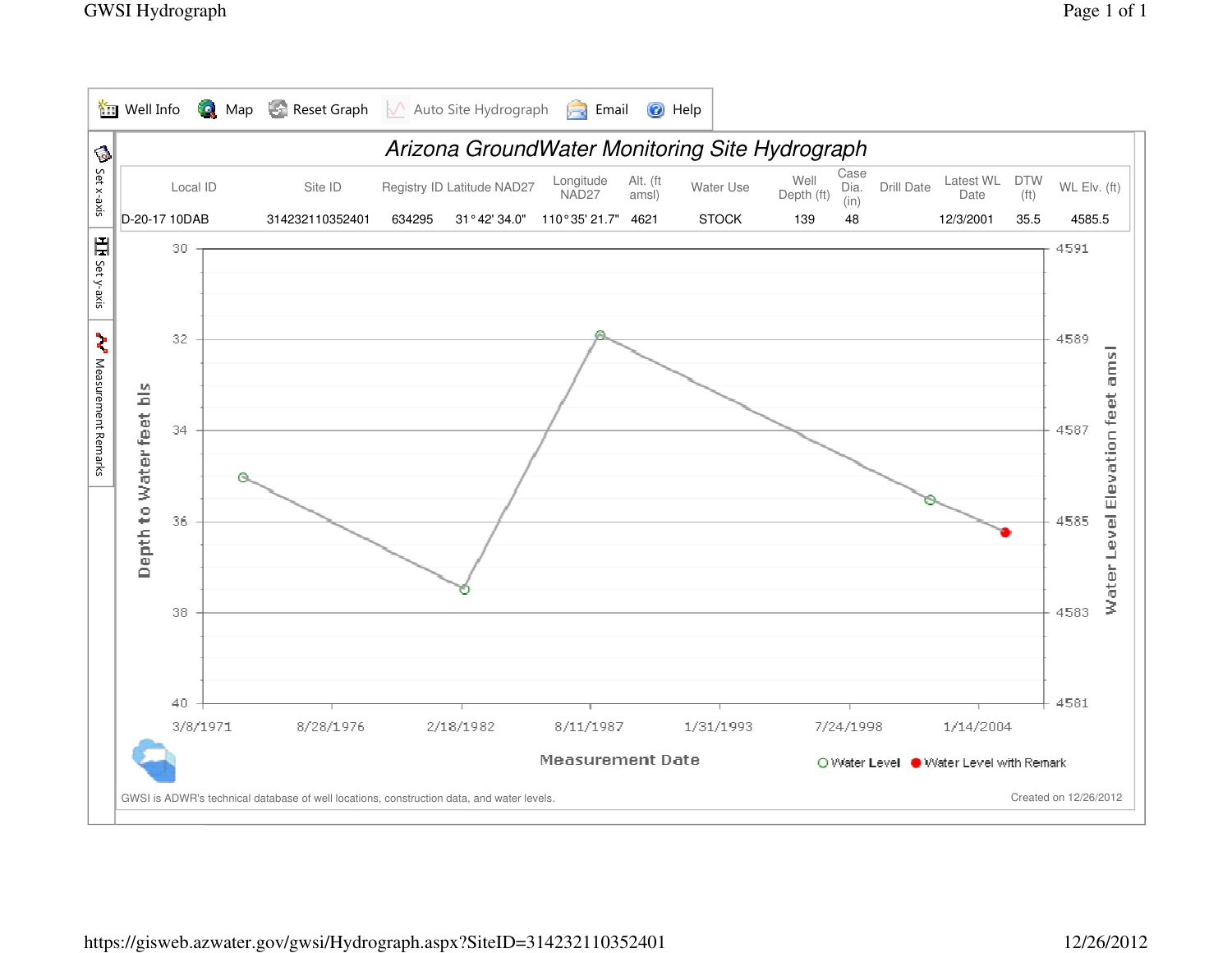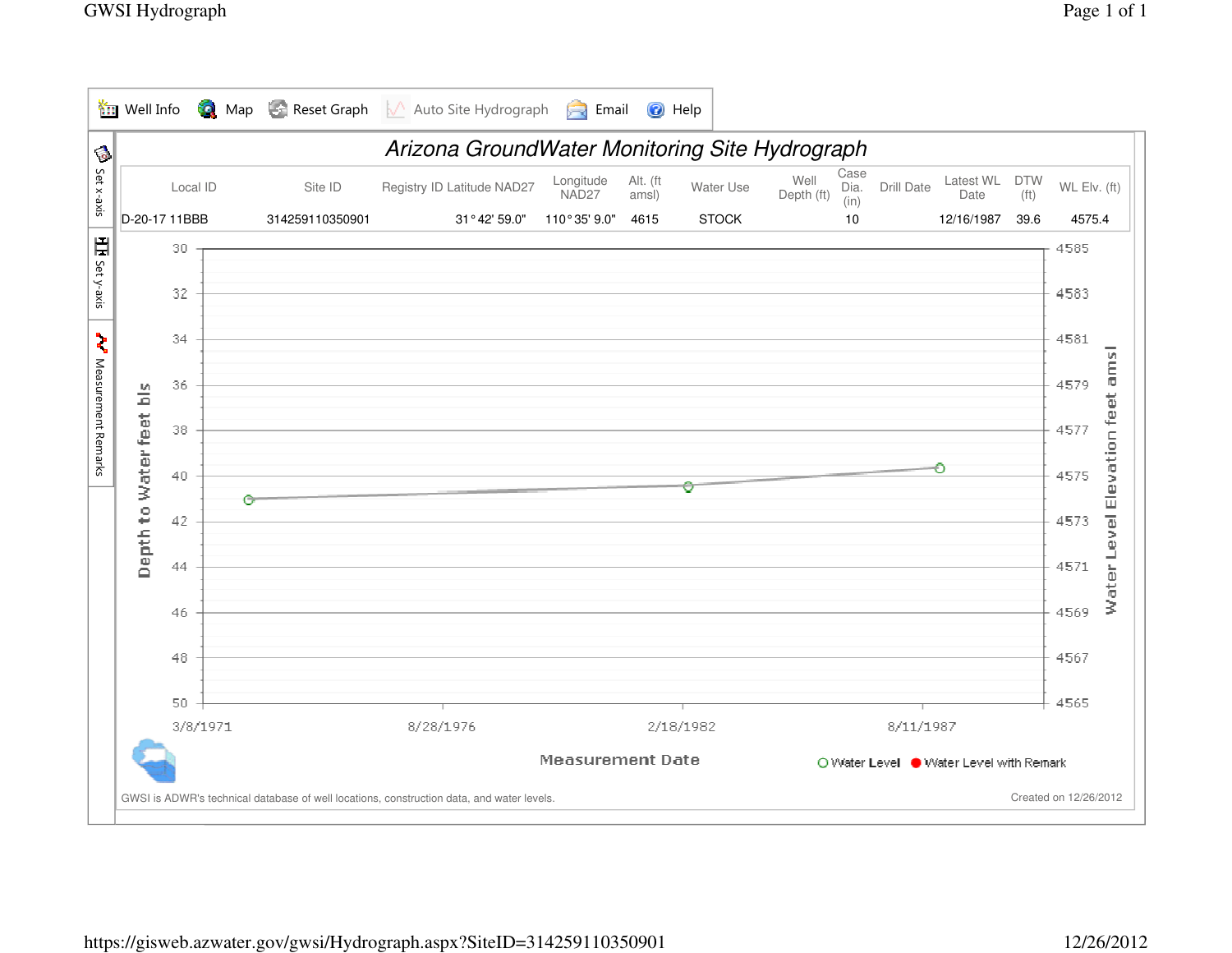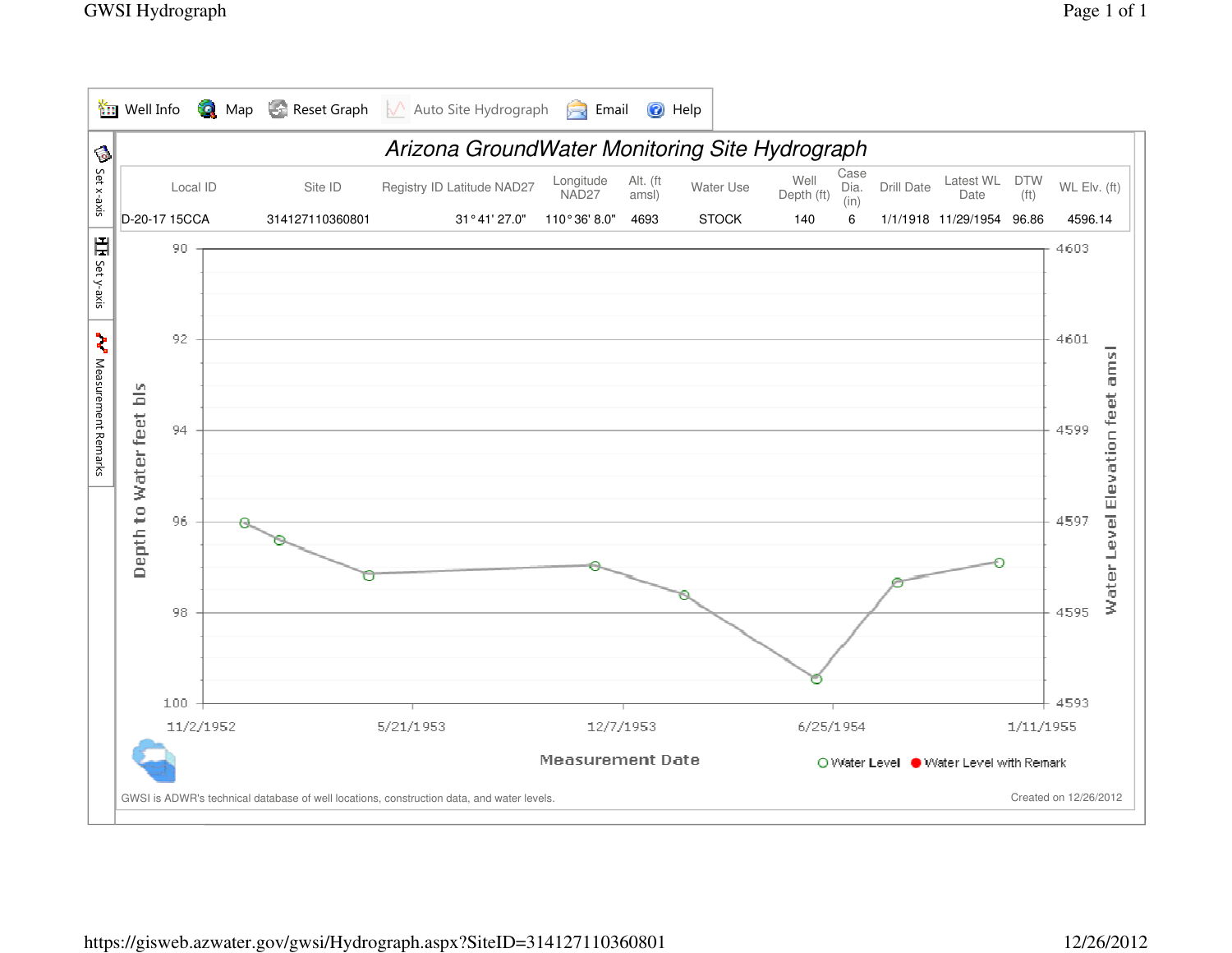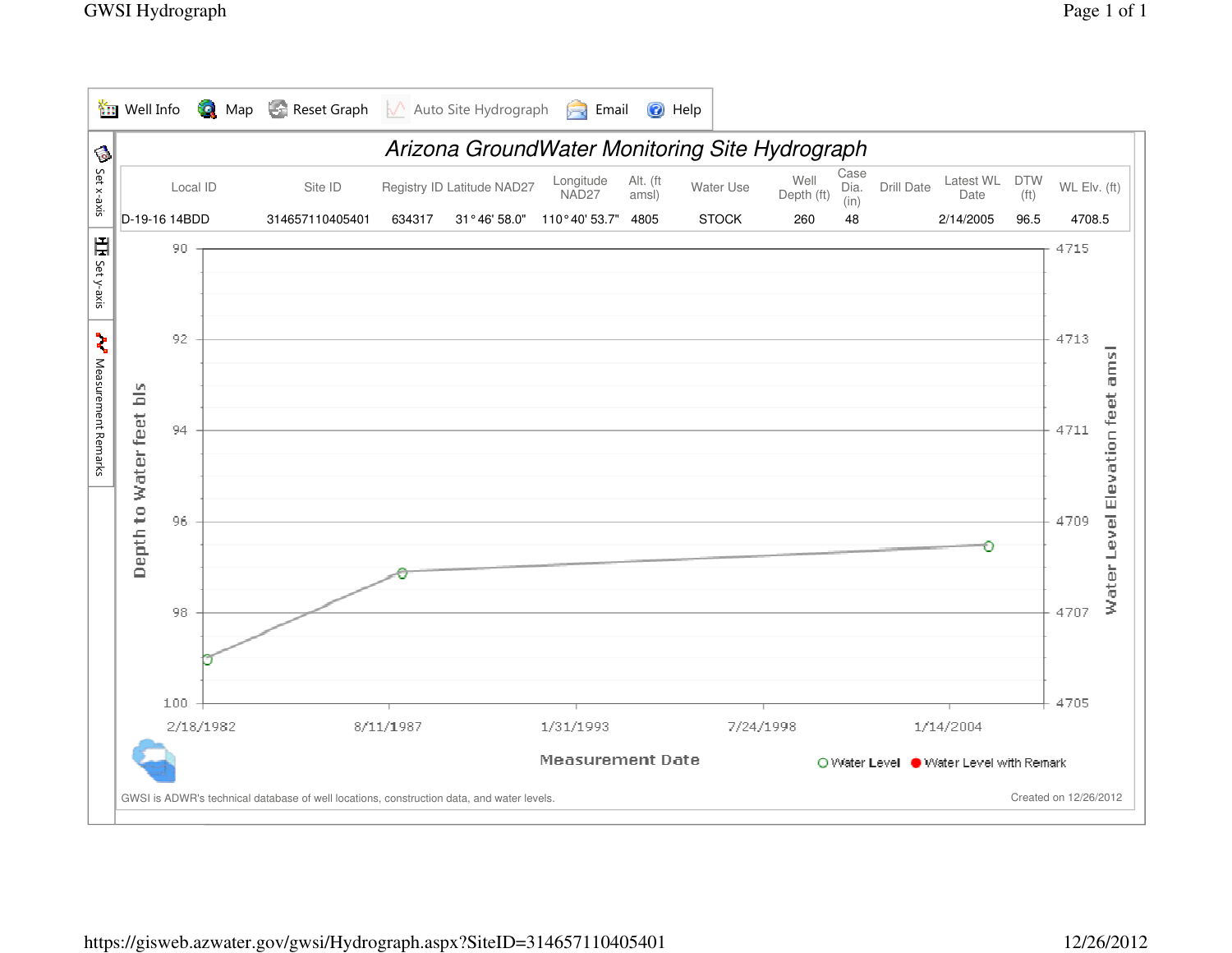

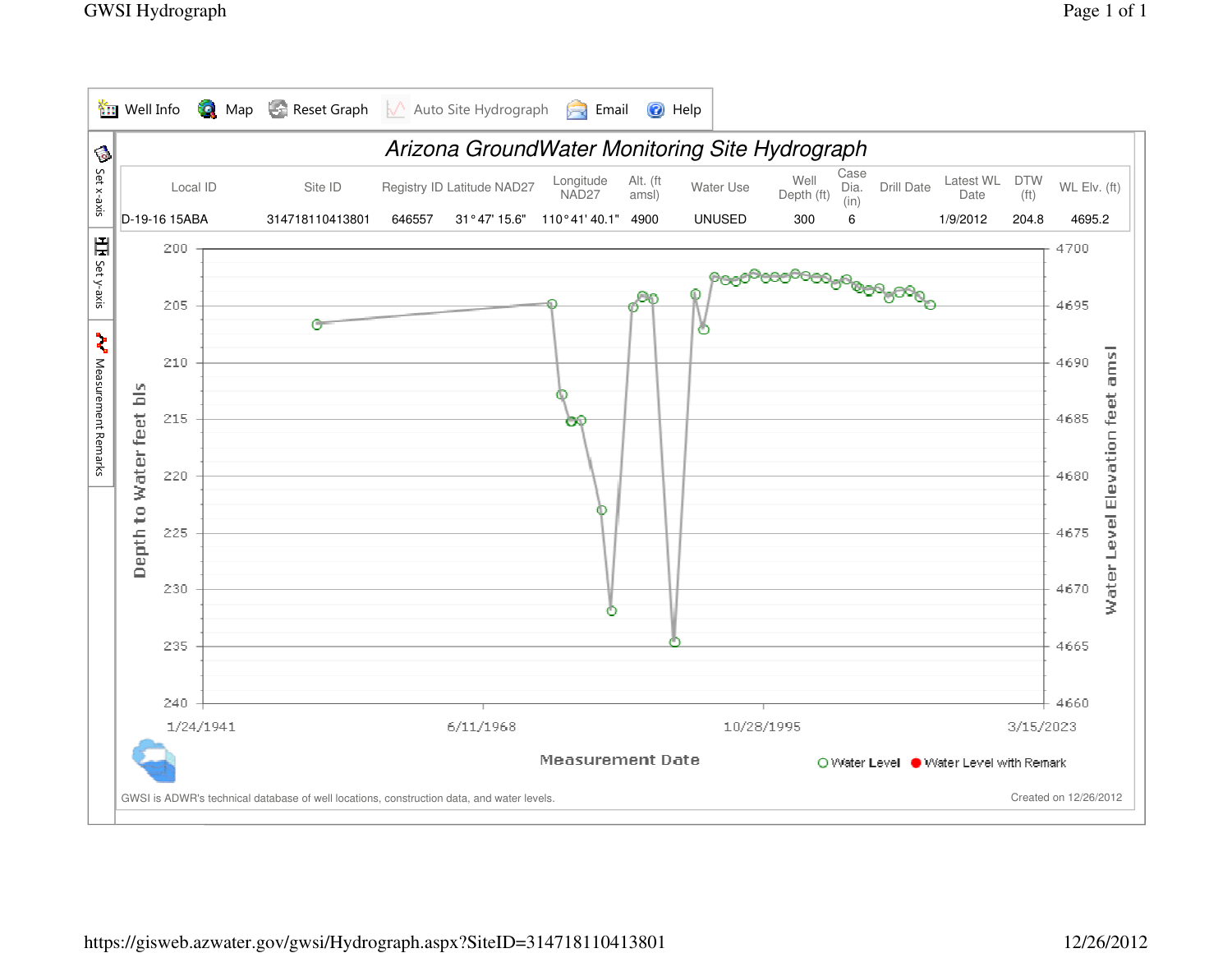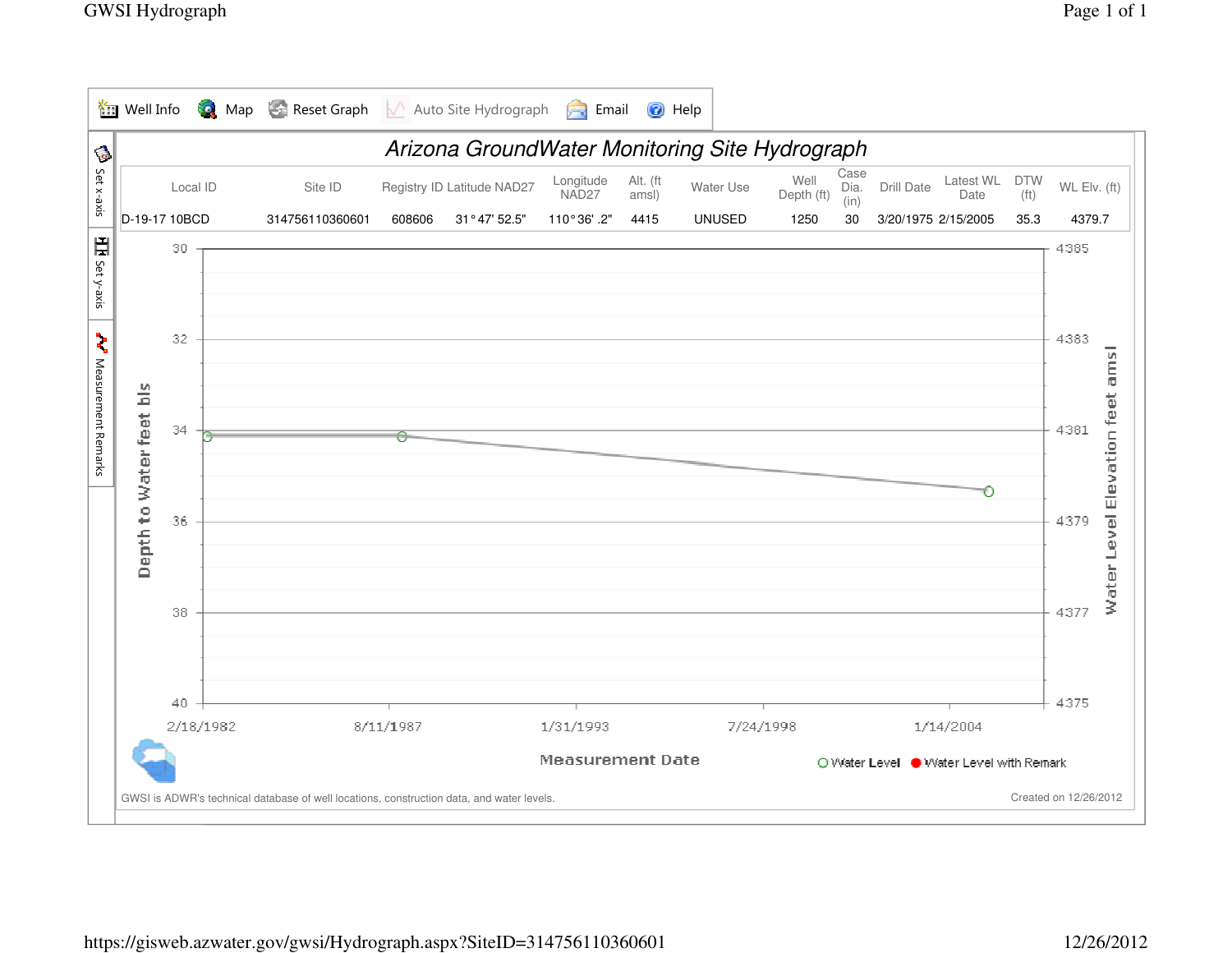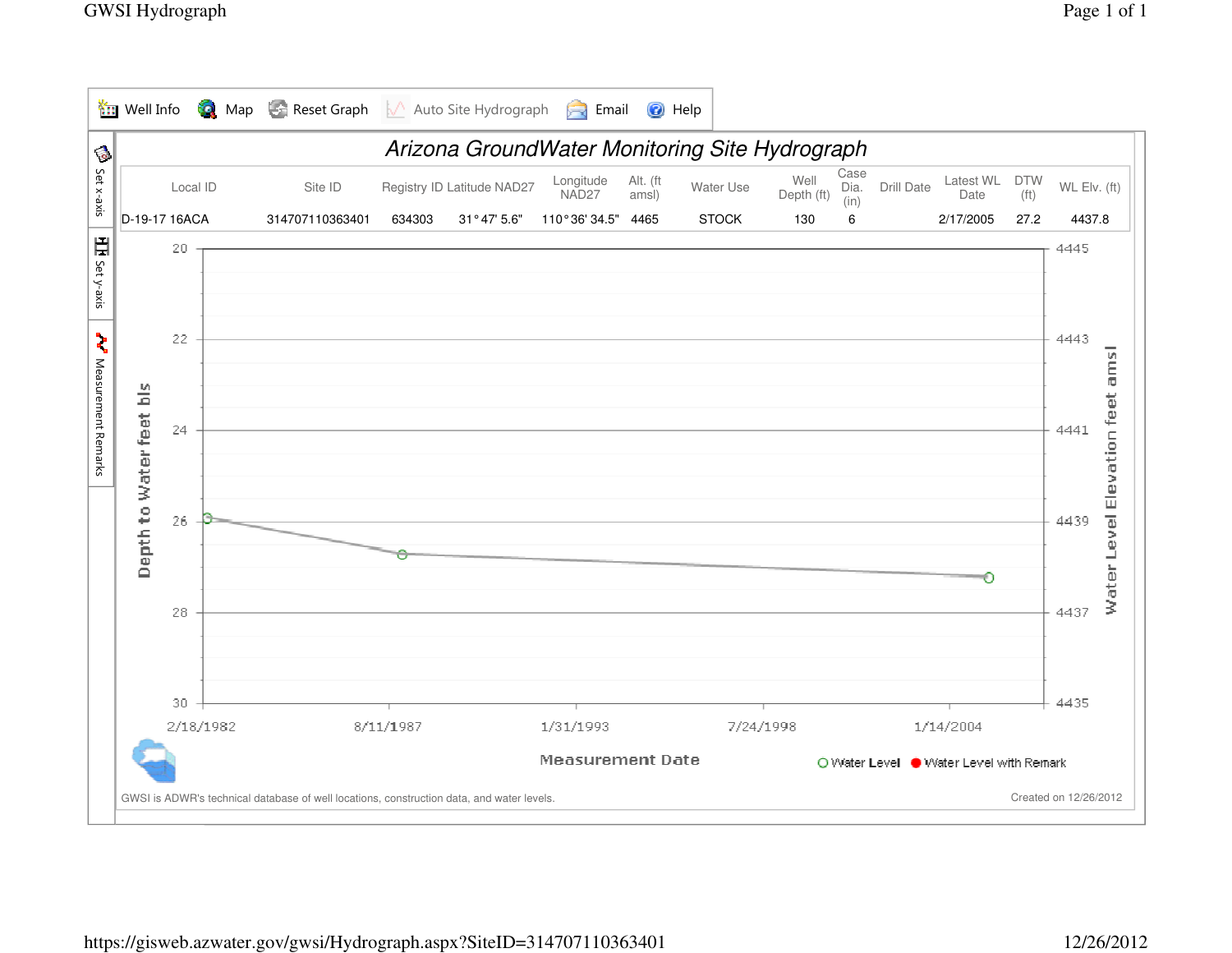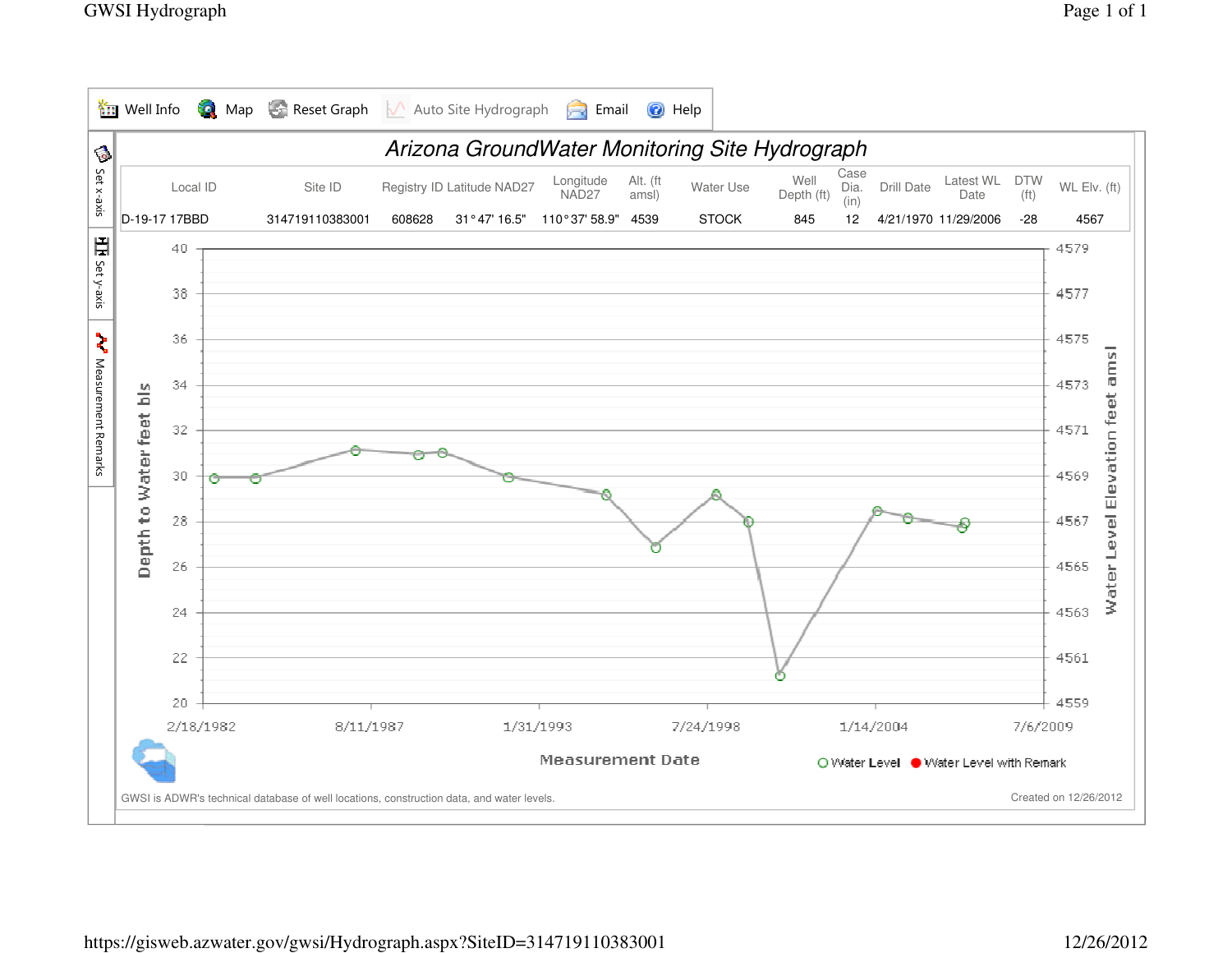